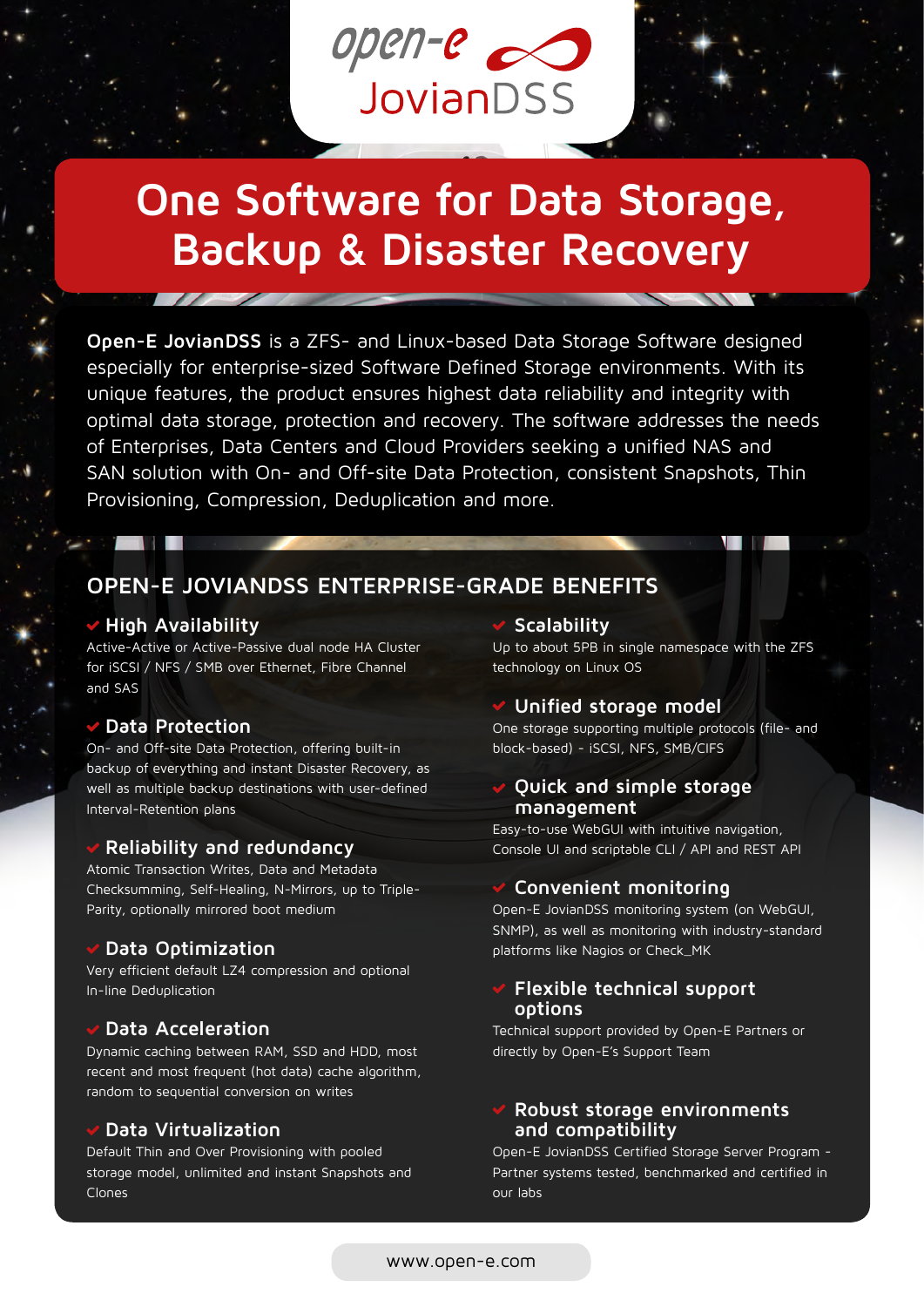## **On- and Off-site Data Protection**

**Open-E JovianDSS** combines several technologies to create the On- and Off-site Data Protection feature - a strategy for Backup and Disaster Recovery that allows an instant restore of crucial company data in case of an unexpected disaster. It enables consistent Snapshots for virtual machines and asynchronous replication to local or remote destinations. The rotational Snapshots are stored according to a retention-interval plan for flexible backup that can be customized to specific user needs. Additionally, Open-E JovianDSS with On- and Off-site Data Protection does not require any backup agent.

- Easy-to-use, efficient backups of mission-critical data
- Scalability and ability to store backups on separate servers onand off-site to ensure maximum data security
- Optional instant disaster recovery with unparalleled flexibility – restore from 5 minutes ago or 2 years in the past if needed
- Provides data security and ensures Business Continuity in combination with a High Availability Cluster



# **Advanced Metro HA Cluster**

**Open-E JovianDSS** includes failover functionality for SMB, NFS and iSCSI enabling you to set up High Availability Load-Balanced Storage Clusters that ensure reliability and redundancy through failover in case of a server crash. By using the Open-E JovianDSS Advanced Metro High Availability Cluster Feature Pack, you can create High Availability for two server nodes over Ethernet using a storage system at each location (Dual Storage). Since the connection of cluster communication and data mirroring between nodes works over Ethernet, the nodes might be located far from each other as a (stretched) metro storage cluster. It can be 50 miles (80 km) in case of point to point fibre optic connection, or even more when using an additional switch between nodes - provided that network latency will not exceed 5 ms. The Feature Pack also supports configurations of the Open-E JovianDSS Standard HA Cluster Feature Pack.

- 1Gbps, 10Gbps, 40Gbps Ethernet support for maximum speed
- Distance of up to 50 miles (80 km) in case of point to point fibre optic connection
- Perfect fit also for standard cluster solutions
- Allows use of less expensive SATA drives
- Easy to configure and manage
- Compared to SAS or FibreChannel, JBODs are not required
- Optional use of RAID controllers

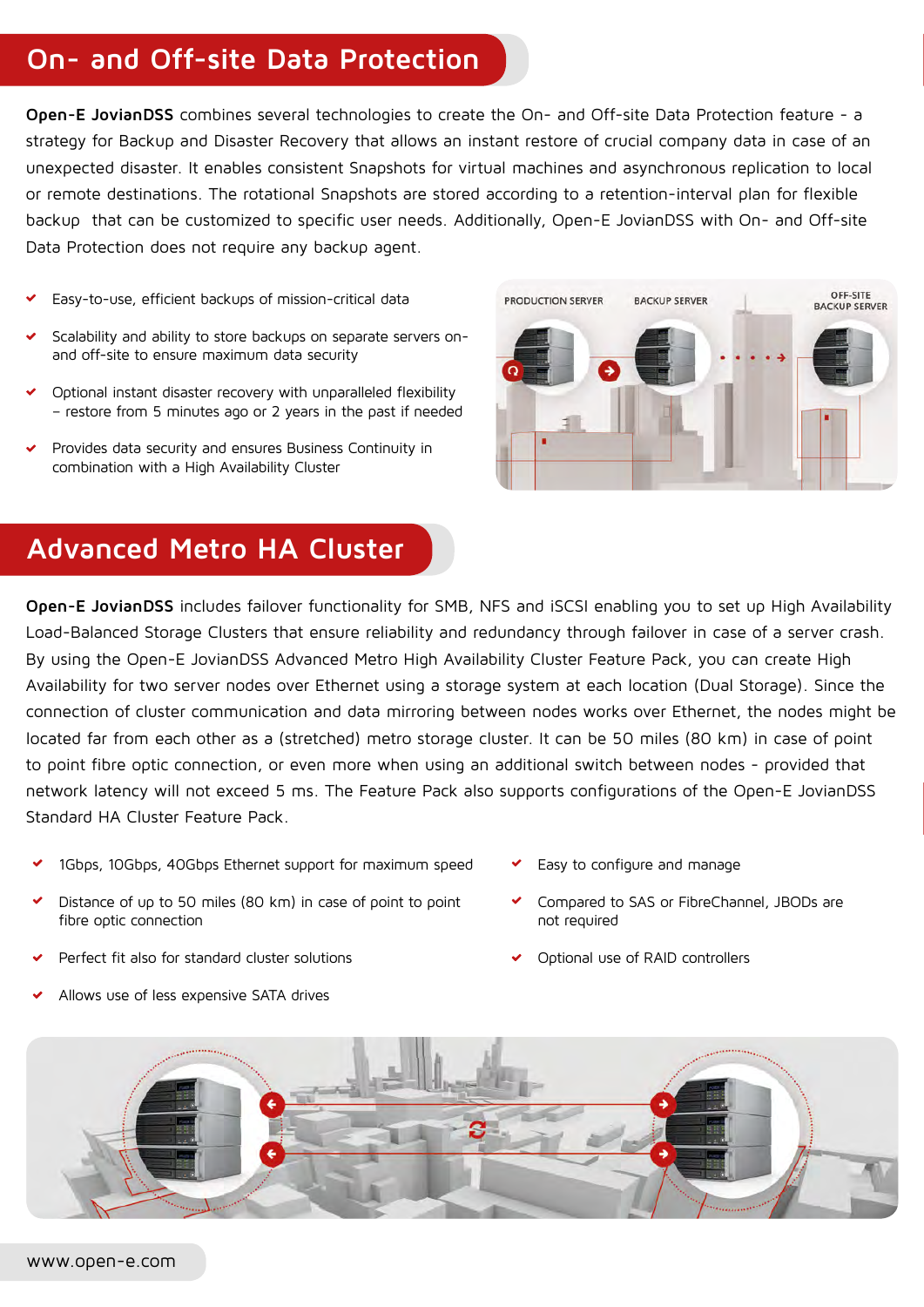# **Storage and Backup for Virtual Environments**

Combined with VMware vSphere ESXi, Open-E JovianDSS is a cost-effective, flexible and scalable solution for virtualization that offers highest performance and data efficiency. In a virtual environment, Open-E JovianDSS provides the storage appliance, a physical data storage server or Storage Virtual Appliance, accessed via the iSCSI or NFS protocol. Additionally, the storage has a built-in native backup and recovery functionality. The compatibility is confirmed through the "VMware Ready for Storage" certification, including the products ESXi 6.5, 6.0 U3, 6.0 U2 and 6.0 U1, 5.5. The software also contains built-in VMware Tools, including VMware storage and network drivers.

- Storage and Backup for virtual environments, either as a stand-alone data storage server or a Storage Virtual Appliance (SVA)
- Fast implementation and ease of use installed as a storage for ESXi within minutes
- VMware Ready™ Storage certification
- Inexpensive, capacity-based product licenses and technical support options, compared to other storage software
- Accepted solution on the market 95% of Open-E's customers use our software for virtualization with VMware



### **Hyper-converged Storage Environments**

Hyper-convergence is a software-defined way of storage management which combines storage, networking, compute, and virtualization technologies in only one physical unit. Hyper-converged environments with Open-E JovianDSS, used as a Storage Virtual Appliance (SVA), provide administrators with an integrated solution, including a cluster with one or more JBODs attached. This results in high performance, High Availability, and reliability for Enterprise setups as the HA cluster environment balances the load, and ensures uninterrupted service with failover in case one node fails. Due to only one required set of hardware per location such a solution is cost-effective and can be flexibly scaled when requirements grow.

- Reduced amount of total hardware instead of four physical servers, only two are necessary to create an HA cluster
- Option to use commodity hardware which drastically reduces investment costs
- Easy to use interface and high performance through Software Defined Storage
- Flexibility and agility in virtualized environments with VMware or other hypervisors
- Cost-effectiveness and scalability